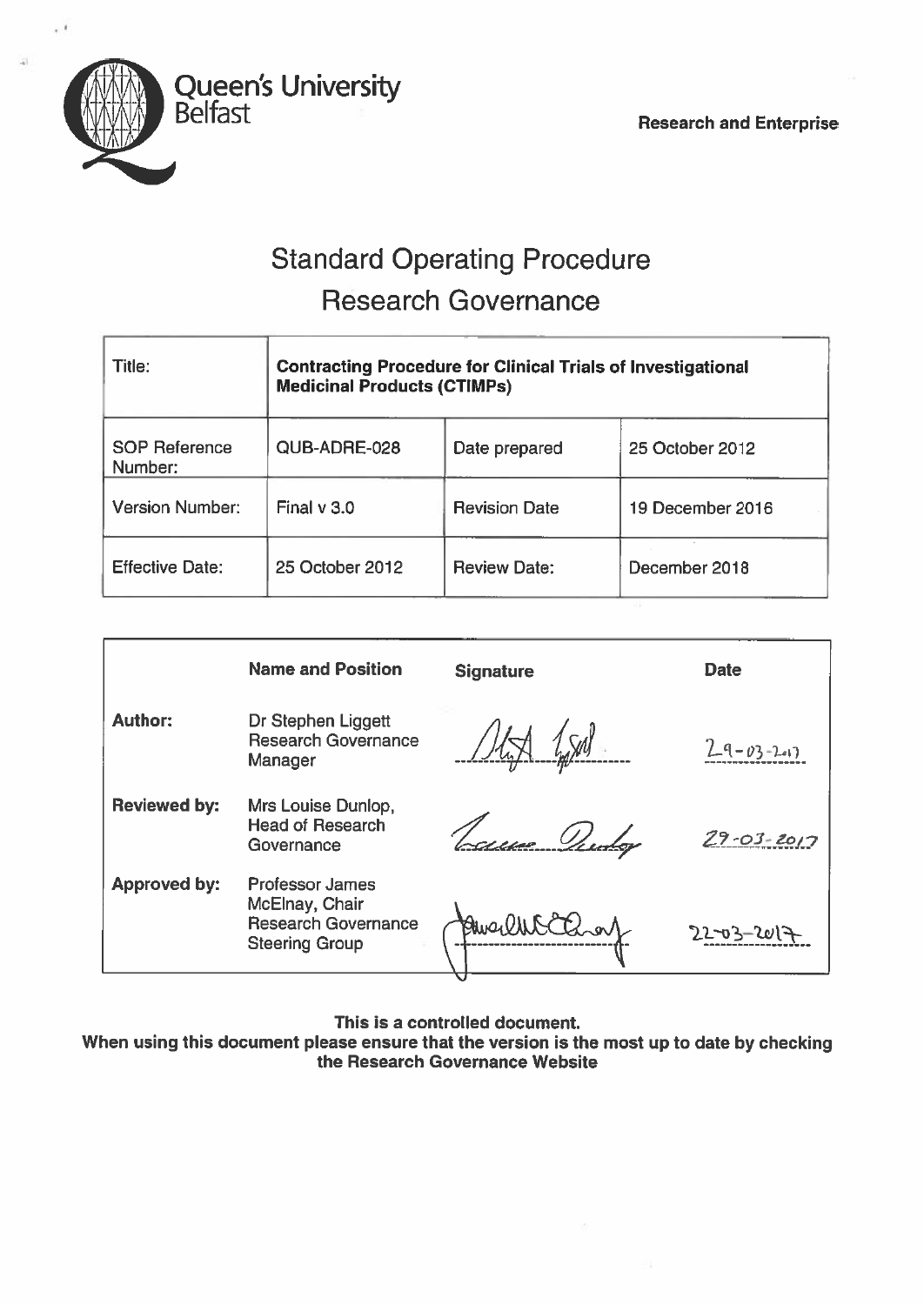# Do Not Copy

# When using this document please ensure that the version is the most up to date by checking the Research Governance Website

# Revision Log

| <b>Previous Version</b><br>number | Date of<br>Review/Modification | Reason for<br>Review/Modification | <b>New Version Number</b> |
|-----------------------------------|--------------------------------|-----------------------------------|---------------------------|
| V1.0                              | 06/10/2014                     | <b>Periodic Review</b>            | V <sub>2.0</sub>          |
| Final $v$ 2.0                     | 19/12/2016                     | <b>Periodic Review</b>            | Final $v$ 3.0             |

 $\vec{k}_\perp$ 

 $\overline{k}$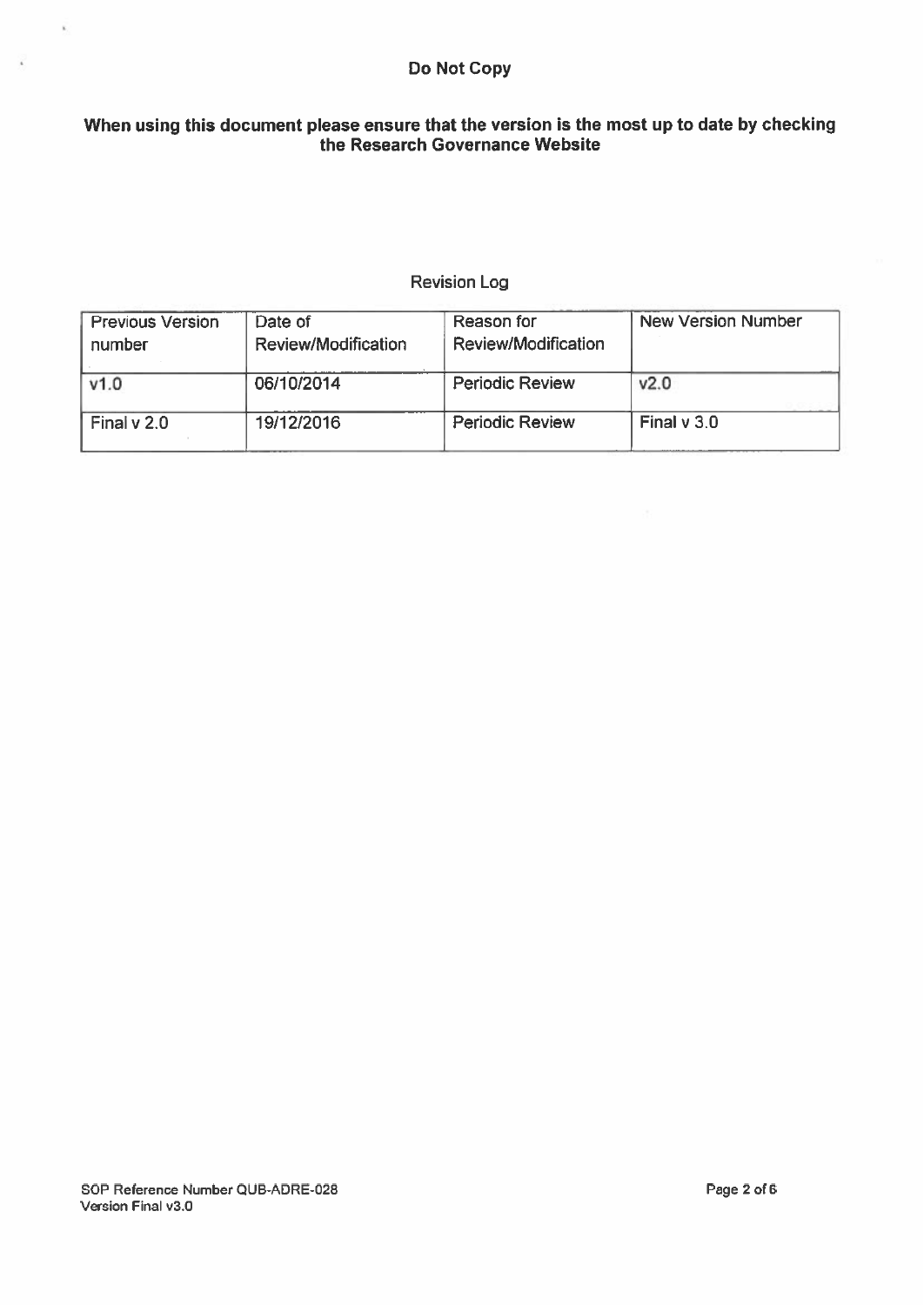#### $\mathbf{1}$ Purpose

The outsourcing of services associated with Clinical Trials of Medicinal Products (CTIMPs) is usually <sup>a</sup> necessity. Rarely does an organisation have the resources available to fully conduct the entire study within their organisation. Sponsors depend on external contractors capable of delivering high quality services to efficiently manage CTIMPS. This procedure has been compiled to ensure that the appropriate considerations are taken when the University contracts out clinical trial services to <sup>a</sup> third party.

#### 2. Introduction

Conducting <sup>a</sup> CTIMP is <sup>a</sup> complex process involving expertise in <sup>a</sup> wide range of areas. Typical services that are provided by clinical trials service companies include, but are not limited to:

- Laboratory services
- Clinical laboratory services
- Clinical facilities
- Clinical procedures
- Regulatory
- IMP manufacture
- Comparator sourcing and blinding Emergency provision if required.
- •Labelling and packaging
- QP release
- Supply-chain managemen<sup>t</sup>
- Project managemen<sup>t</sup>
- Pharmacovigilance
- Indemnity Insurance
- Site Monitoring
- 

The Sponsor of <sup>a</sup> clinical trial assumes overall accountability for all regulatory requirements defined in the Medicines for Human Use (Clinical Trials) Regulations 2004 (the Regulations)<sup>1</sup>.

<sup>A</sup> Contract Research Organisation (CRC) may be appointed to assume the responsibility for any or all parts of <sup>a</sup> CTIMP. However, this does not transfer accountability and should the CRC not provide <sup>a</sup> satisfactory service the Sponsor will not be immune to sanctions by the MHRA. Compliance with Good Clinical Practice (GCP) is essential to the successful conduct of any CTIMP. Compliance with GCP principles should ensure that many of the services listed above are performed to the expected standard. The most common regulatory standards subject to MHRA inspection are detailed below with links available under the reference section of this SOP (Pharmacovigilance in CTIMPs is currently reviewed by the GCP inspectorate):

- •Good Clinical Practice (GCP)
- Good Clinical Practice for Clinical Laboratories
- Good Manufacturing Practice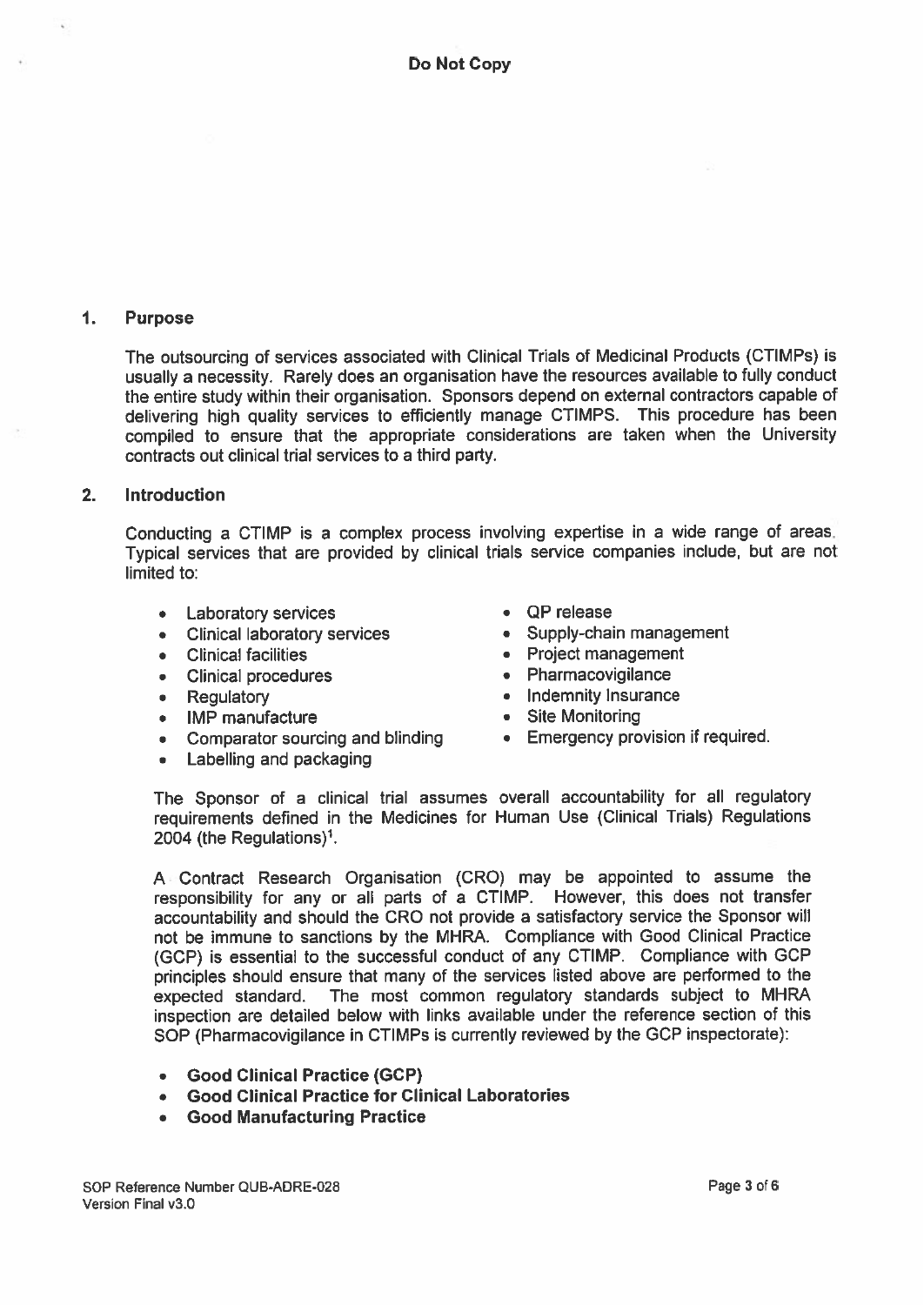These standards are very specific and compliance should be determined by someone with experience of GCP/GMP.

### 3. Scope

This document applies to non-commercial CTIMPs that are sponsored by The Queen's University of Belfast. It may also apply to co-sponsored or Belfast Health and Social Care Trust sponsored Trials where funding has been awarded to the University.

There are <sup>a</sup> wide variety of agreements and contracts that can either stand alone or be incorporated as par<sup>t</sup> of <sup>a</sup> larger over-arching agreement. However, the University's Research Contracts Team are best placed to advise which of the following are required.

#### 4. Responsibilities

#### Chief Investigator

The Chief Investigator is responsible for highlighting the need for <sup>a</sup> contract with other parties at the earliest opportunity. He/she must notify the Research Contracts Team, in the Research and Enterprise Directorate to enable them to plan ahead.

Where external partners are to be used, the Cl is responsible and must be able to verify that each contractor is competent to undertake the role for which they have been tasked and that they meet all regulatory standards.

The Cl must ensure that the contract is approved by an authorised signatory (for example the Director of Research and Enterprise) prior to the research commencing.

The Cl must repor<sup>t</sup> any adverse events/anomalies defined in the protocol as being critical to safety evaluations within <sup>a</sup> pre-se<sup>t</sup> time period to the Sponsor and/or the MHRA directly.

#### Research Contracts Team

The Research Contracts Team will be required to negotiate and subsequently produce <sup>a</sup> legally binding contract acceptable to the parties involved. It is the responsibility of the Cl to ensure all matters relevant to the delivery of the trial are raised with the Research Contracts Team to facilitate due diligence.

#### Research Governance, Ethics and Integrity Team

Research Governance Team will be involved in determining the suitability of the contractor and providing guidance to both Cl and Research Contracts. The consideration of suitability shall take the form of collating evidence, e.g. accreditation/certifications, inspection reports, other external quality assessments.

#### 5. Procedure

Once funding has been awarded members of Faculty Finance, Research Contracts, Research Governance and the Cl shall liaise to enable the identification of the parties involved and the contracts required for the trial. These discussions may also involve relevant external parties (e.g. N.I. CTU, BHSCT, NI Cancer Trials Unit etc).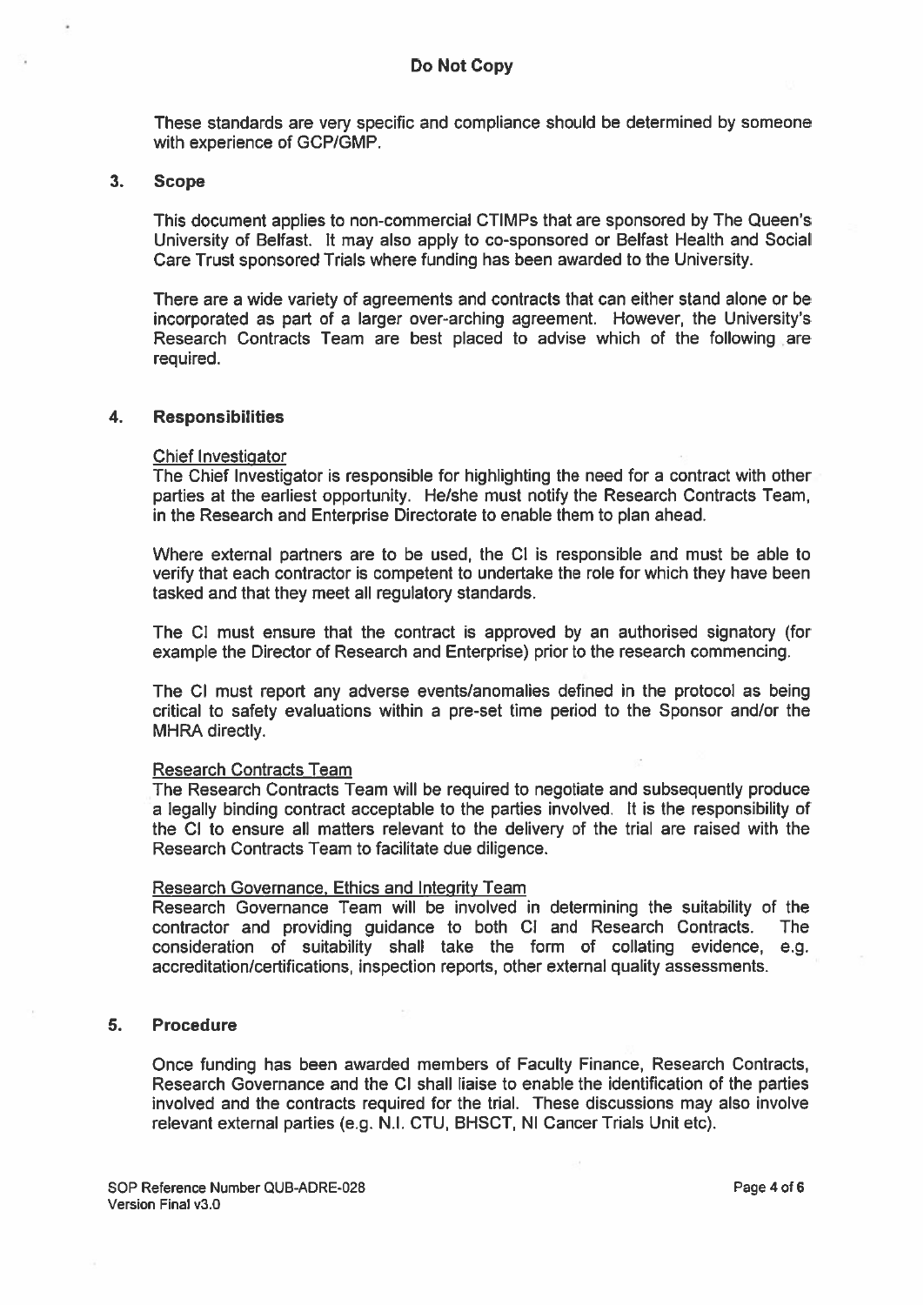The University's insurer for clinical trials must be informed, according to their procedures, of the proposed trial. This would normally be undertaken by the Contracts Manager responsible for the trial.

The Research Governance Team in conjunction with the Cl will undertake an exercise of due diligence, advising the Cl of any issues or concerns that may arise and Research Contracts of requirements needed.

The Research Contracts Office, with suppor<sup>t</sup> from the Cl and Research Governance, will draft the Trial agreements.

The draft trial agreement(s) shall be issued to the other party/parties for review. The Contracts Manager shall lead negotiations until the Trial Agreement has been agreed.

The Research Contracts office shall be responsible for issuing the contract to relevant parties for signature by the appropriate authorised signatory.

The Trial Agreement shall be finally approved following signature by authorised signatories in relevant parties.

| <b>Type of Agreement</b>                                         | <b>Purpose</b>                                                                                                                                                                                                              |
|------------------------------------------------------------------|-----------------------------------------------------------------------------------------------------------------------------------------------------------------------------------------------------------------------------|
| Non-disclosure Agreement                                         | To establish a confidential relationship restricting<br>unauthorised access.                                                                                                                                                |
| <b>Material</b><br>Transfer<br>Agreement<br>(MTA)                | To govern the transfer of material from the<br>provider to the recipient. This may include<br>biological samples but can also govern other<br>chemicals, reagents - indeed anything with<br>scientific or commercial value. |
| <b>Service Level Agreements</b>                                  | Details of the service and the required standards<br>by a specific provider.                                                                                                                                                |
| <b>Funding Agreements</b>                                        | Details of the funding to be granted to the<br>University.                                                                                                                                                                  |
| <b>Site Agreements</b>                                           | The site on which trial activities are to be<br>conducted, for example, with relevant Health<br>Trust stating the work must be undertaken to<br><b>GCP</b> standards.                                                       |
| <b>Laboratory Agreements</b>                                     | Agreements with the laboratory that will provide<br>services to the Trial, stating that the work must<br>be undertaken to GCP standards.                                                                                    |
| <b>Collaboration Agreements</b>                                  | Where another institution is working<br>in.<br>association with the University in terms of trial<br>data or clinical samples.                                                                                               |
| <b>Medicinal</b><br><b>Product</b><br><b>Supply</b><br>Agreement | Where an Investigational Medicinal Product is<br>required for the trial from an external supplier                                                                                                                           |
| Co-sponsorship Agreement                                         | agreement to delegate responsibilities<br>An i<br>between parties.                                                                                                                                                          |
| Amendment                                                        | Where the start date, previously agreed with the<br>funder, requires deferral.                                                                                                                                              |

## 6. Types of agreements